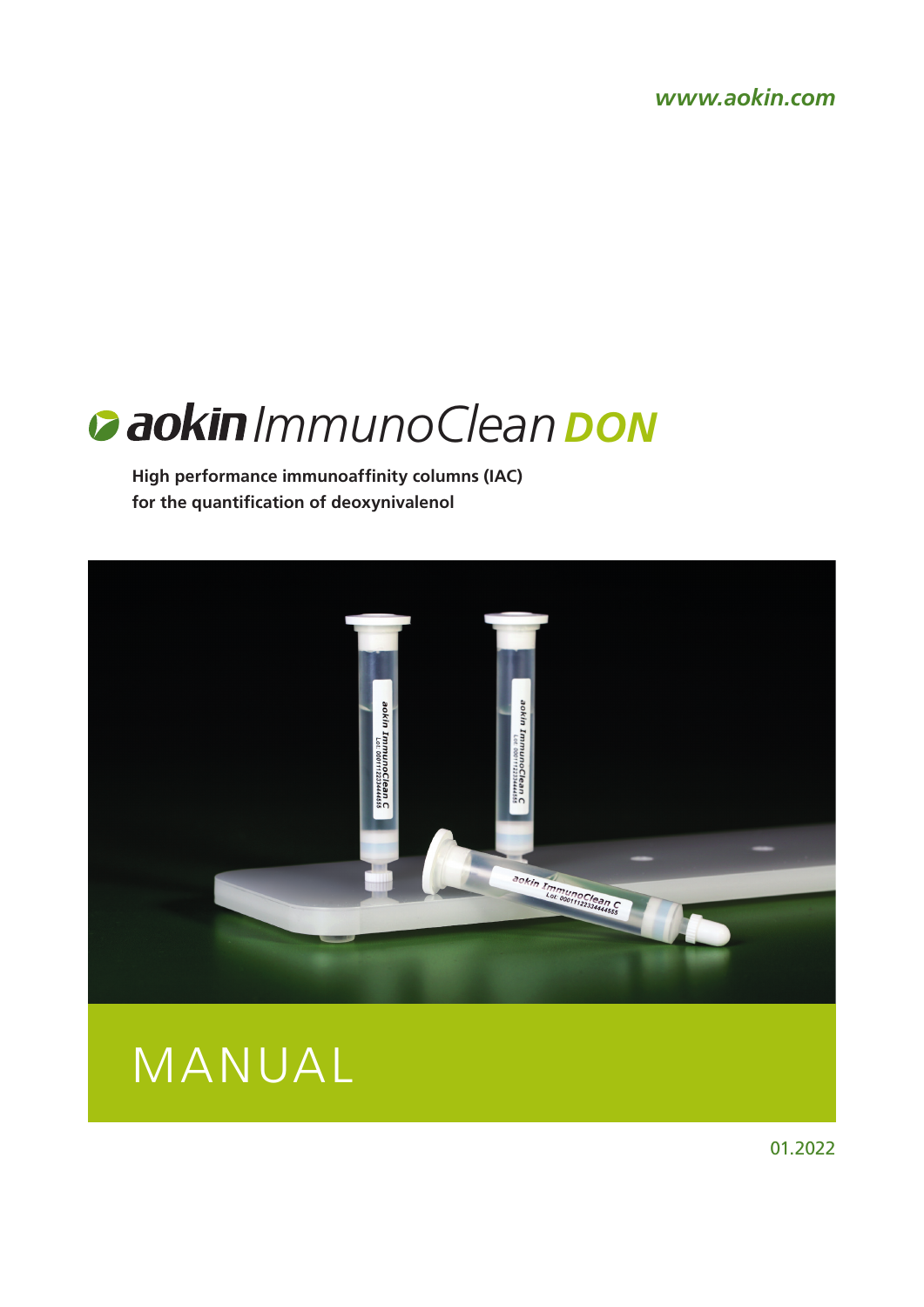

# **High performance immunoaffinity columns (IAC) for the quantification of deoxynivalenol**



# Instructions for use

# **1.1 General information**

*aokinImmunoCleanDON* columns are used for quantification of deoxynivalenol (DON) in grain.

The methods listed in this manual are intended for customers with HPLC systems.

To measure deoxynivalenol levels, samples are prepared by mixing with an extraction solution, followed by blending and filtering. The extract is then applied to the *aokinImmunoCleanDON* column. The columns contain specific antibodies. The mycotoxin binds to the antibody on the column. The column is then washed to remove impurities of the sample. By passing methanol through the column, the antibody gets denatured and deoxynivalenol is released. Methanol can then be injected into an HPLC system.

# **1.2 Deoxynivalenol**

Deoxynivalenol (DON) is a mycotoxin which is produced by several *fusarium* species. It interferes at the ribosomal level by inhibiting DNA, RNA and protein synthesis. DON has a haemolytic effect of erythrocytes. In acute poisoning, vomiting occurs. It is suspected of causing cancer.

In line with various regulatory laws, it is required to control the contamination in food and feed.

# **1.3 Application**

*aokinImmunoCleanDON* columns have been tested and optimized for quantitative measurement of deoxynivalenol in wheat and other grains.

*aokinImmunoCleanDON* columns can be used with AOAC Official Methods for the measurement of deoxynivalenol.

They may also be used for testing in cereal products and animal feed. For all questions relating to the optimal use of our columns, please contact our experienced technical staff who will be glad to assist you (info@aokin.com).

# **1.4 Limitations, shelf life and storage**

This product has been designed for use with the protocol and reagents described on the following pages. Do not use materials beyond the expiration date. Deviation from these instructions may not yield optimum results. Do not freeze columns or reagents. Do not keep them in the heat. Store at 2–8 °C. It is recommended that reagents should be at ambient temperature for usage, best at 18–22 °C.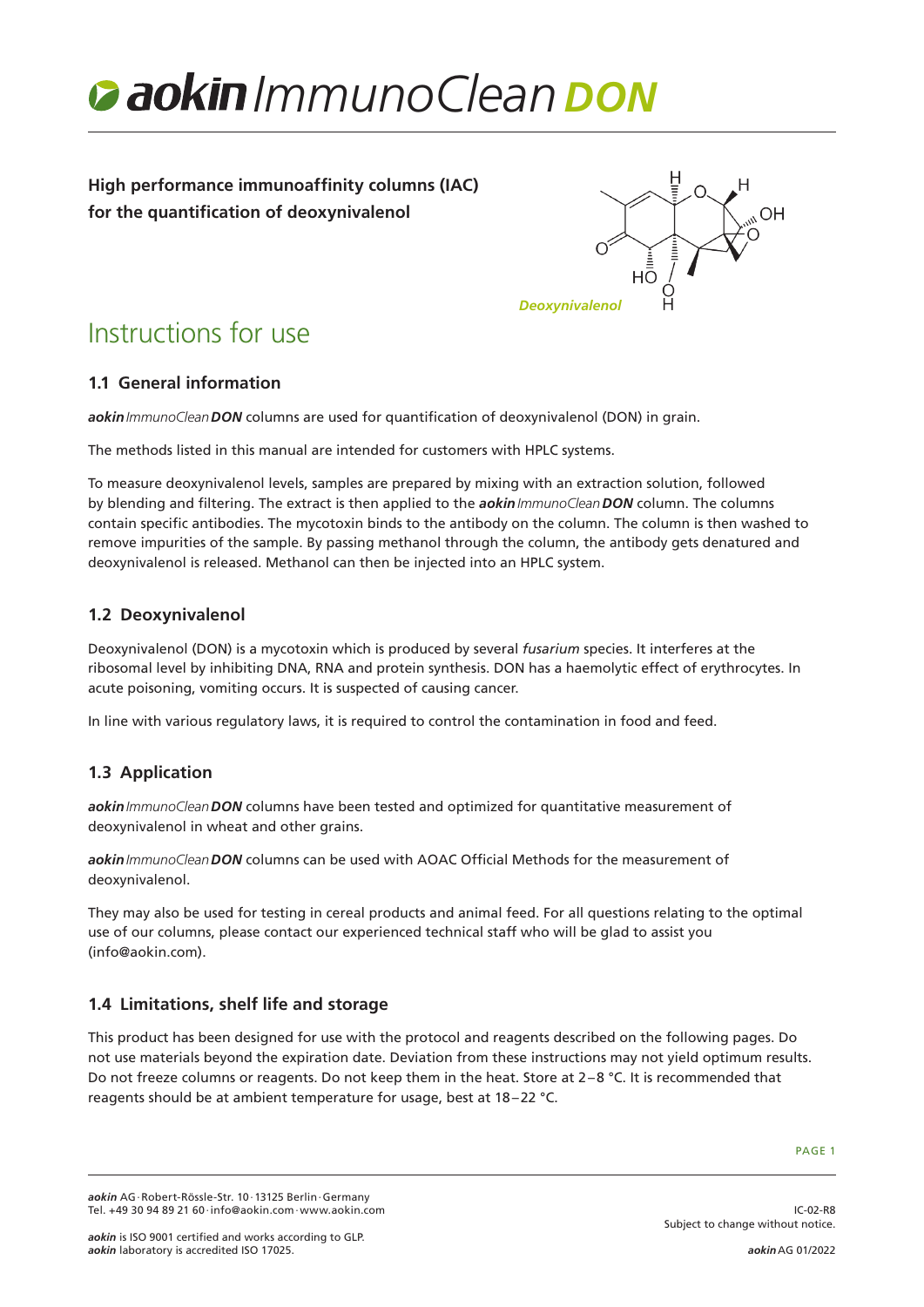

### **1.5 General recommendation**

- Perform test from beginning to end without interruptions.
- Load sample on column immediately
- Mix the eluate in the cuvette very well before injecting eluate into HPLC.
- Avoid contact of any test reagents or solutions (such as acetonitrile, methanol or column eluate) with rubber or soft flexible plastic. These materials may leach fluorescence into the sample.
- Maintain a slow and steady flow rate through the *aokinImmunoCleanDON* column (1–2 drops/second) during sample loading.
- Elute the column at a rate of 1 drop for every 2–3 seconds.

# **1.6 Types of columns**



Use of adapters (adapter luer to column; Order no: LB-08-15-05) recommended for attaching a reservoir (luer syringe barrel) to the column.

# **1.7 Preparation**

#### **1.7.1 Cleaning**

All equipment has to be clean and not contaminated with materials that might cause interference with the analysis. All equipment should be washed with a mild detergent solution and then rinsed thoroughly with purified water. This includes glass ware, adapters and syringe barrels used for sample reservoirs. In between assays it is sufficient to rinse with methanol and water. This helps to prevent cross-contamination of samples.

IC-02-R8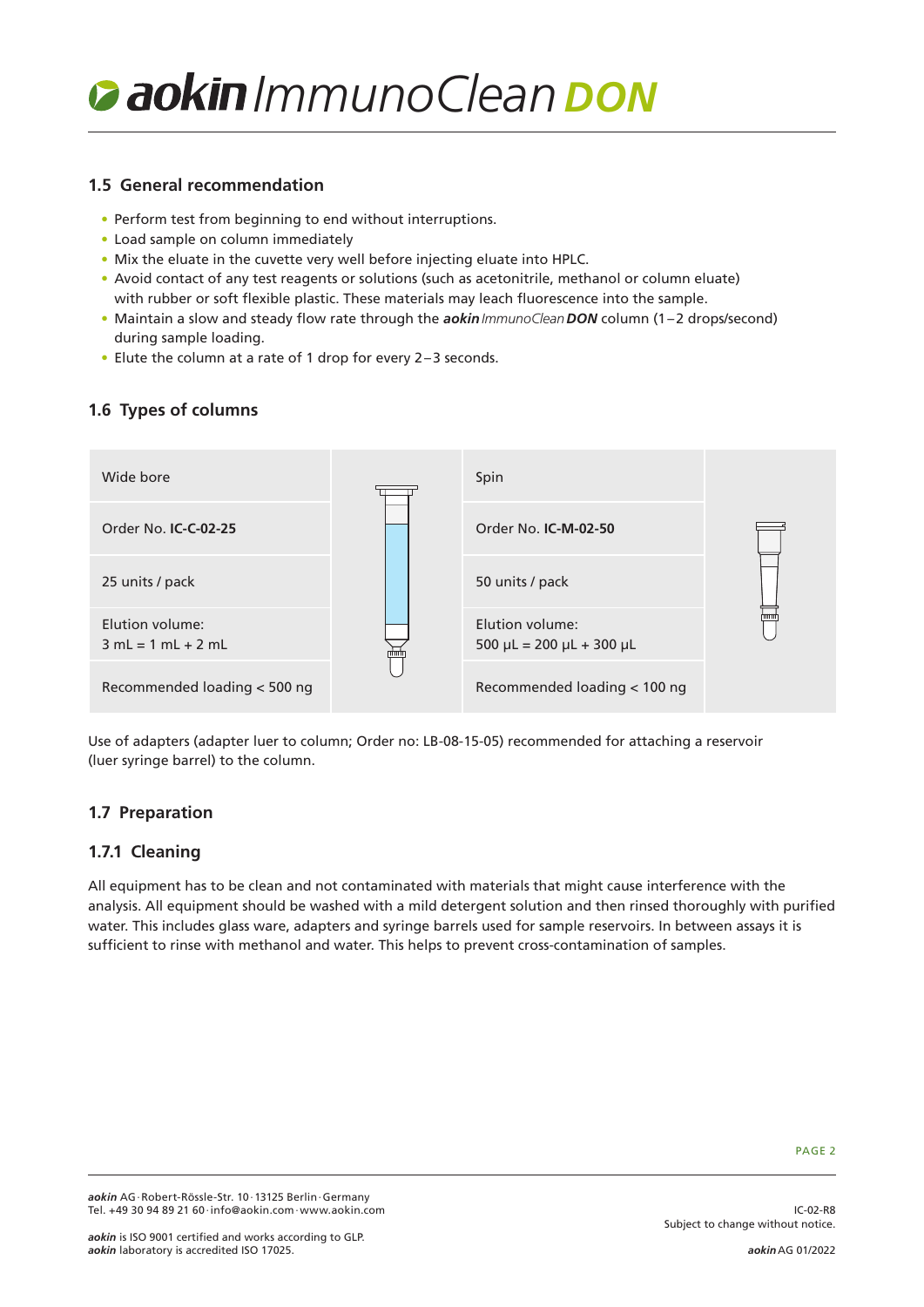

# **1.7.2 Preparation of reagents**

Prepare solutions every week or as needed.

CAUTION: Methanol, acetonitrile and the solutions made thereof are flammable. Keep containers in a safe place and thightly capped when not in use.

#### **Extraction solvent: PBS/PEG**

8.0 g NaCl, 1.2 g Na<sub>2</sub>HPO<sub>4</sub>, 0.2 g KH<sub>2</sub>PO4, 0.2 g KCl, 50 g PEG 8000 dissolve in approximately 900 mL purified water, adjust pH to 7.0 with concentrated HCl, add PEG bring to 1 liter with purified water.

#### **Alternatively use 250 mM Phosphate buffered saline**

40 g NaCl, 6 g Na<sub>2</sub>HPO<sub>4</sub>, 1 g KH<sub>2</sub>PO4, 1 g KCl, dissolve in approximately 900 mL purified water, adjust pH to 7.0 with concentrated HCl, bring to 1 liter with purified water.

#### **Alternatively use water**

**Methanol** Use HPLC grade only.

#### **Preparation of working solutions**

DON working solution 1 (10 µg/mL): 50 µL of DON standard (200µg/mL) + 950 µL deionized water. DON working solution 2 (1 µg/mL): 100 µL of DON working solution 1 (10µg/mL) + 900 µL deionized water.

#### **Preparation of DON standards**

0.1 ppm ( $\mu$ g/g) × 0.25 g sample equivalent = 0.025  $\mu$ g  $0.025 \mu$ g ÷ 1  $\mu$ g/mL (DON working solution 2) = 0.025 mL = 25  $\mu$ L Add 25 µL DON working solution 2 to 975 µL methanol

0.5 ppm ( $\mu$ g/g)  $\times$  0.25 g sample equivalent = 0.125  $\mu$ g  $0.125 \mu g \div 1 \mu g/mL$  (DON working solution 2) = 0.125 mL = 125  $\mu L$ Add 125 µL DON working solution 2 to 875 µL methanol

5 ppm ( $\mu$ g/g)  $\times$  0.25 g sample equivalent = 1.25  $\mu$ g 1.25  $\mu$ g ÷ 10  $\mu$ g/mL (DON working solution 1) = 0.125 mL = 125  $\mu$ L Add 125 µL DON working solution 1 to 875 µL methanol

PAGE 3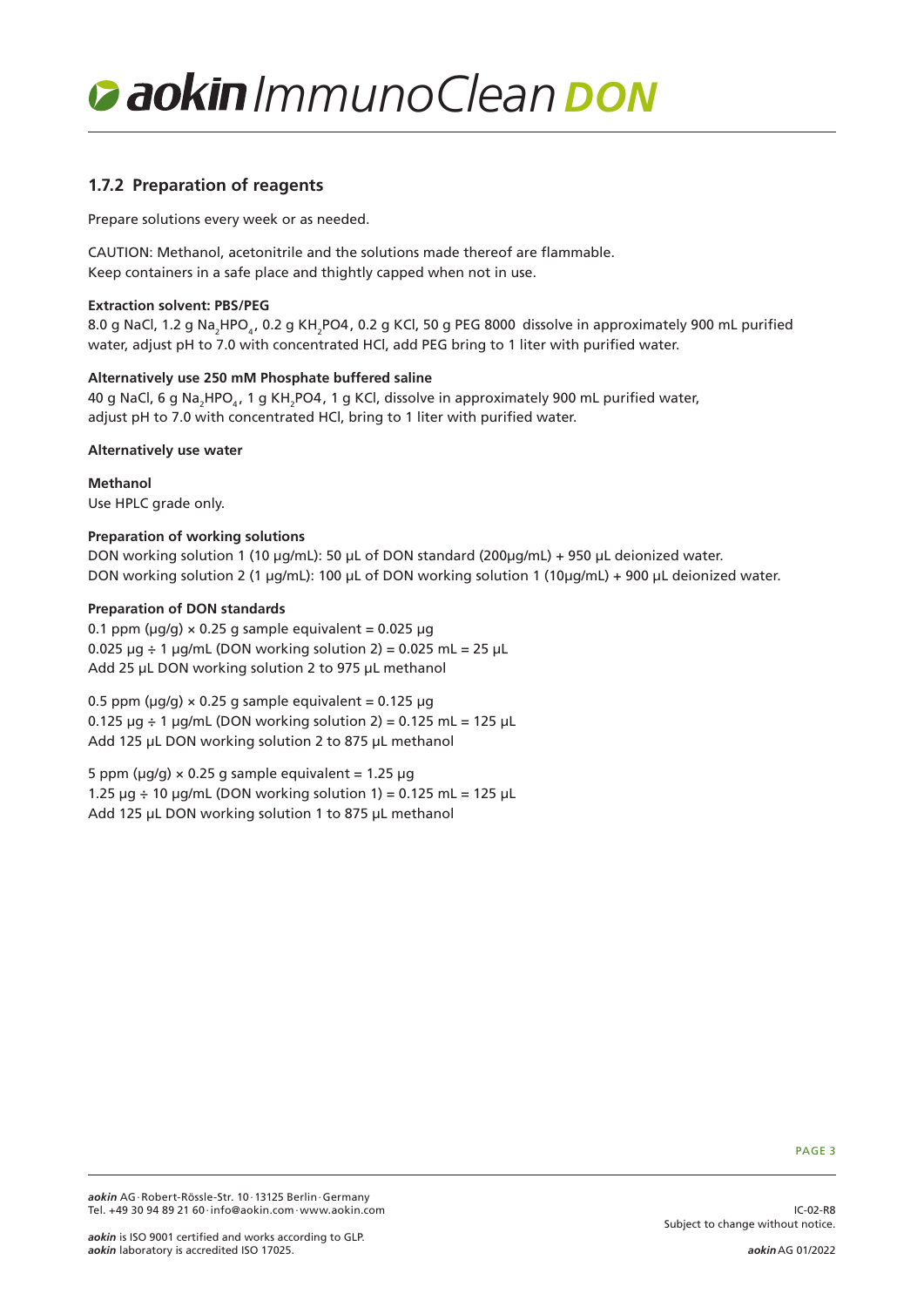# *ImmunoClean DON*

# **1.8 Materials required for the sample preparation and the HPLC**

| aokin ImmunoClean DON                                                                | (IC-C-02-25, 25 units/pack)         |
|--------------------------------------------------------------------------------------|-------------------------------------|
| aokin ImmunoClean DON                                                                | (IC-M-02-50, 50 units/pack)         |
| aokin Filter Paper                                                                   | (LB-05-10-100, 100 units/pack)      |
| Glass fiber filters GF/F                                                             | (LB-04-13-GF/F-100, 100 units/pack) |
| Reaction tubes (2 mL, with lid)                                                      | (LB-05-05, 500 units/pack)          |
| Test tubes (15 mL, with lid)                                                         | (LB-05-01-100, 100 units/pack)      |
| Test tubes (50 mL, with lid)                                                         | (LB-05-02-250, 250 units/pack)      |
| Methanol, HPLC Grade                                                                 | (LB-03-02-1000, 1L)                 |
| Sodium chloride, pure                                                                |                                     |
| Acetonitrile, HPLC Grade                                                             |                                     |
| Distilled, reverse osmosis or deionized water                                        |                                     |
| Graduated cylinder stand (50 mL)                                                     | (LB-08-16, 1 unit)                  |
| Graduated cylinder stand (250 mL)                                                    | (LB-08-17, 1 unit)                  |
| <b>Cuvette Rack</b>                                                                  | $(LB-05-04)$                        |
| <b>Digital Scale</b>                                                                 | (LB-07-04, 1 unit)                  |
| Commercial blender, with metal or glass beaker<br>for use with acetonitrile mixtures | (EX-08, 1 unit)                     |
| Commercial blender, with plastic beaker (200 mL)<br>for use with methanol mixtures   | (EX-07-06, 1 unit)                  |
| Vacuum-pump (diaphragm pump)                                                         | (LB-04-10, 1 unit)                  |
| Trap for Vacuum-pump (vacuum bottle), 500 mL                                         | (LB-04-12, 1 unit)                  |
| Vacuum manifold                                                                      | (LB-04-09, 1 unit)                  |
| Filter funnel (for retainig paper filters)                                           | (LB-06-01, 1 unit)                  |
| Adjustable Micropipette, 1000 µL                                                     | (LB-04-05-1000, 1 unit)             |
| Micropipette tips for adjustable Micropipette, 1000 µL                               | (LB-04-08-1000L, 250 units/pack)    |
| aokin reference matrix material DON                                                  | (RMM-02)                            |

# **1.9 Set up and equilibration of columns**

Allow column to be at ambient temperature. Remove bottom cap and place the column onto a vacuum manifold, or in a pump stand or collection tube. Open top cap and fill column with PBS. Connect adapter and a reservoir to the column. Use a flow rate of 1 mL/min and have 1–2 mL pass through the column. This step ensures an equilibration of the column. Close the valve again to stop the flow.

IC-02-R8

Subject to change without notice.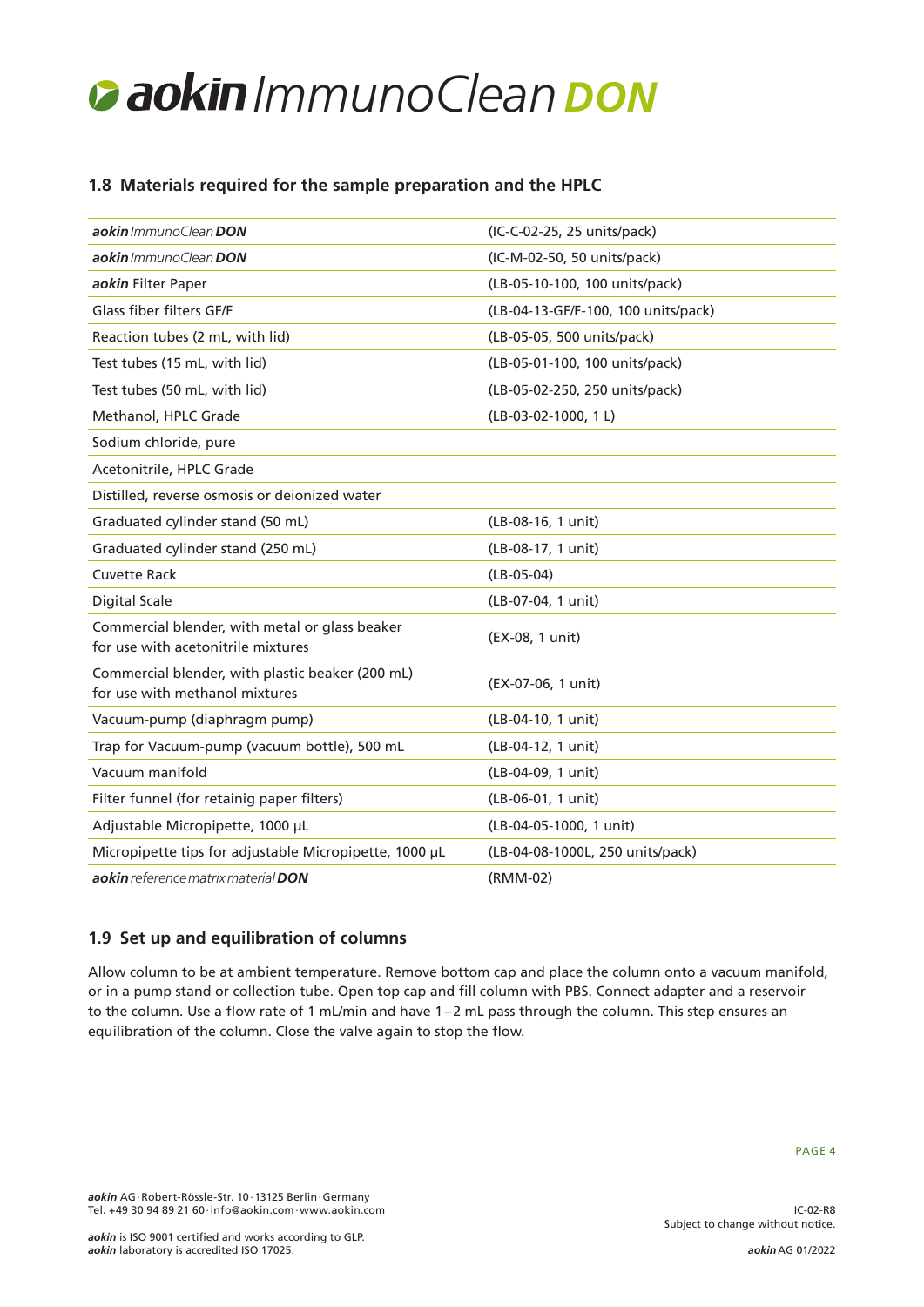# *ImmunoClean DON*

# **2 Points of critical importance for reproducibility and recovery**

# **2.1 Representative sampling**

A representative sample is essential for accurate and reliable results. Samples should be collected and ground before taking a subsample. Contamination of mycotoxin may differ significantly within a single batch and from kernel to kernel.

# **2.2 Sample preparation**

Different procedures require different reagents. Please make sure that your protocol consists of the following points:

- Adjust to neutral pH.
- Remove all precipitation by glassfiber filtration using a 1.7 µm mesh size.
- Equilibrate column to room temperature, best by rinsing with PBS.
- Load column with flow rate of 1 mL/min.
- Wash column with PBS, destilled water is not recommended.
- Dry column by vacuum or air pressure.
- Apply 1 mL methanol. Incubate for 3 minutes by stopping flow. Apply 2 mL methanol.
- Elute by vacuum or air pressure at 1 mL/minute or by back flushing with a syringe.

Quantify the concentration by comparing the sample peak height or area to the standard.

*aokinImmunoCleanDON* columns have been optimized for quantitative measurement of deoxynivalenol in many commodities. Test methods vary in the amount of sample passed through the affinity column resulting in different limits of detection.

#### **General recommendation:**

- Perform test from beginning to end without interruptions.
- Load sample on column immediately after filtration.
- Avoid contact of any test reagents or solutions (such as acetonitrile, methanol or column eluate) with rubber or soft flexible plastic. These materials may leach chemicals into the sample.
- Maintain a slow and steady flow rate through the column during sample loading.
- Elute the column slowly, do an incubation step.

# **Example Procedures:**

#### **A1 Grain**

#### **Sample extraction:**

- Weigh 25 g ground sample and place in blender jar. Use 200 mL beaker for best blending.
- Add 100 mL PBS.
- Cover beaker and blend at high speed for 1 to 3 minutes.
- Remove cover from beaker and pour extract into fluted filter paper. Collect filtrate in a clean vessel.
- Check pH to be neutral, if required neutralize.
- If filtrate is very cloudy use a glass fiber filtration through 1.7 µm glass microfibre filter into a clean vessel.

IC-02-R8

*aokin* AG·Robert-Rössle-Str. 10·13125 Berlin·Germany Tel. +49 30 94 89 21 60·info@aokin.com·www.aokin.com

Subject to change without notice.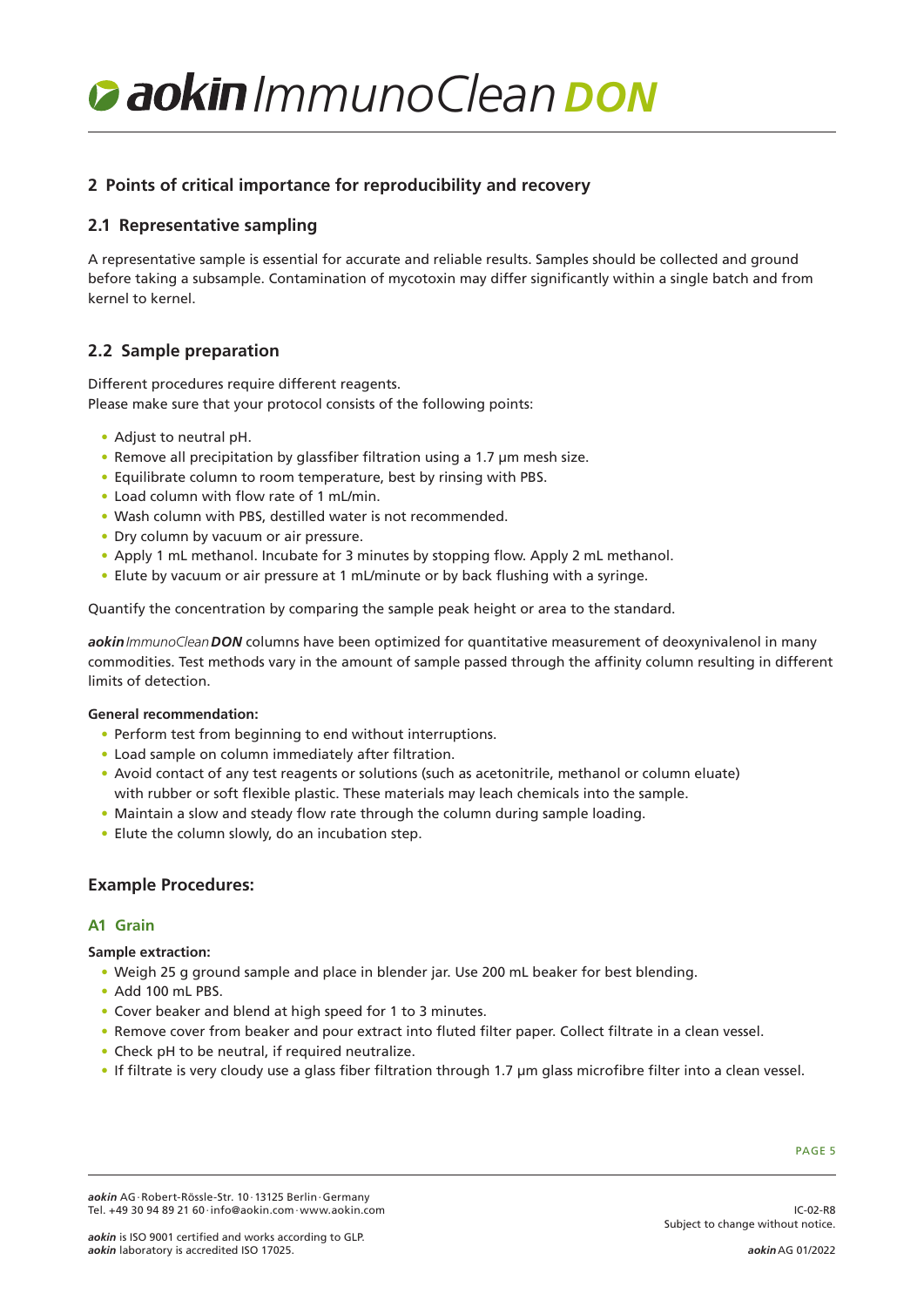

#### **Column Chromatography:**

- Pass an exact amount (10 to 20 mL) filtered diluted extract trough *aokinImmunoClean* column at a rate of about 1 mL/minute (about 1 drop/second) until air comes through column.
- Pass 10 mL of PBS through the column at a rate 3 mL/minute.
- Repeat if column bed is dark. Dry column with air flow.
- Place new collection tube under the *aokinImmunoClean* column.

#### **Elution:**

- Add 1 mL methanol.
- Incubate for 5 minutes by stopping flow.
- Pass additional 2 mL methanol through *aokinImmunoClean* at a rate of 1 drop/second.
- Centrifuge eluate at 15.000 g to remove precipitation or alternatively add 1.5 mL water to dissolve precipitation.

#### **Recovery: > 89–105%**

#### **B Setup column**

- Connect *aokinICAdapter* and a 20 mL syringe barrel (best flow when bubble free).
- Place on vacuum manifold or pump stand.
- Flush with 2 mL PBS.

#### **C Recovery**

- Recovery of > 80% tested in PBS buffer.
- Exact results are found in the attached data sheet.
- Test the recovery of *aokinImmunoClean* columns with your protocol and HPLC technique, and use a correction factor as determined.

#### **D HPLC setup**

#### **HPLC Conditions 1:**

- Column: reverse phase C18, 4.6 × 75 mm (3 µm)
- Mobile phase: Acetonitrile/Water (10:90 v/v) degassed, isocratic
- Flow rate: 0.6 mL/min
- Injection volume: 50 µL
- Lamp: deuterium or mercury lamp
- Detection: 218 nm
- Sample loop: 200 µL
- Retention time: 5–6 minutes

#### **HPLC Conditions 2:**

- Column: reverse phase C18, 3.9 × 300 mm (4 µm) (Waters part #WAT011695)
- Mobile phase: Acetonitrile/Water (10:90 v/v) degassed, isocratic
- Flow rate: 0.6 mL/min.
- Injection volume: 50 µL
- Lamp: deuterium or mercury lamp
- Detection: 218 nm
- Sample loop: 200 µL
- Retention time: 10–11 minutes

PAGE 6

*aokin* AG·Robert-Rössle-Str. 10·13125 Berlin·Germany Tel. +49 30 94 89 21 60·info@aokin.com·www.aokin.com

*aokin* is ISO 9001 certified and works according to GLP. *aokin* laboratory is accredited ISO 17025.